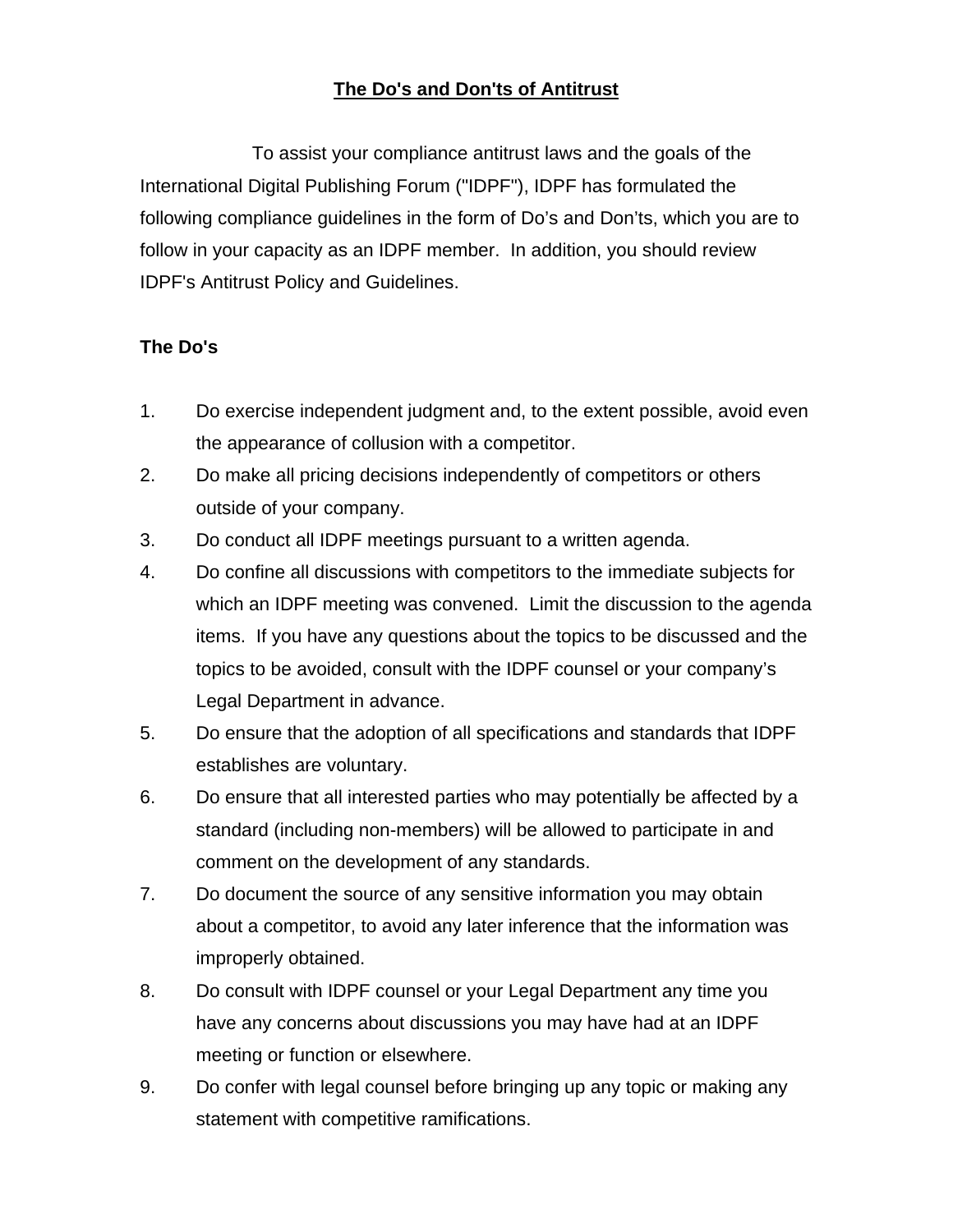- 10. Do remember that it is the responsibility of each IDPF member to review and comply with IDPF's Antitrust Policy and Guidelines.
- 11. Do report any violation of these Guidelines or IDPF policy to IDPF's counsel or its President.
- 12. Do protest against any discussions or meeting activities (formal or informal) that appear to violate the antitrust laws; disassociate yourself from any such discussions or activities, and leave any meeting in which they continue. Tell everyone why you are leaving.
- 13. Do ensure that if questions arise about the legal aspects of IDPF's activities or your individual responsibilities under the antitrust laws, you seek advice and counsel from your own counsel or from the staff and counsel of IDPF.
- 14. Do send copies of all association-related correspondence to the Legal Counsel's office.

## **The Don'ts**

- 1. Don't enter any agreement, understanding, or discussion with competitors about current or future prices, price levels, pricing formulas, credit terms, discounts, costs, terms and conditions of sale, warranties, profit margins or other features that can impact (raise, lower or stabilize) prices.
- 2. Don't enter any agreement, understanding, or discussion with competitors about allocating customers, markets or territories.
- 3. Don't enter any agreement, understanding, or discussion with competitors not to deal with suppliers or customers.
- 4. Don't enter any agreement, understanding, or discussion with competitors regarding the terms on which any IDPF members will or will not deal with particular competitors, suppliers, distributors, or customers.
- 5. Don't enter any agreement, understanding, or discussion with competitors about limiting the freedom of a competitor to choose its own method of doing business.
- 6. Don't exchange data with a competitor concerning fees, prices, production, sales, bids, costs, customer credit, or other business practices